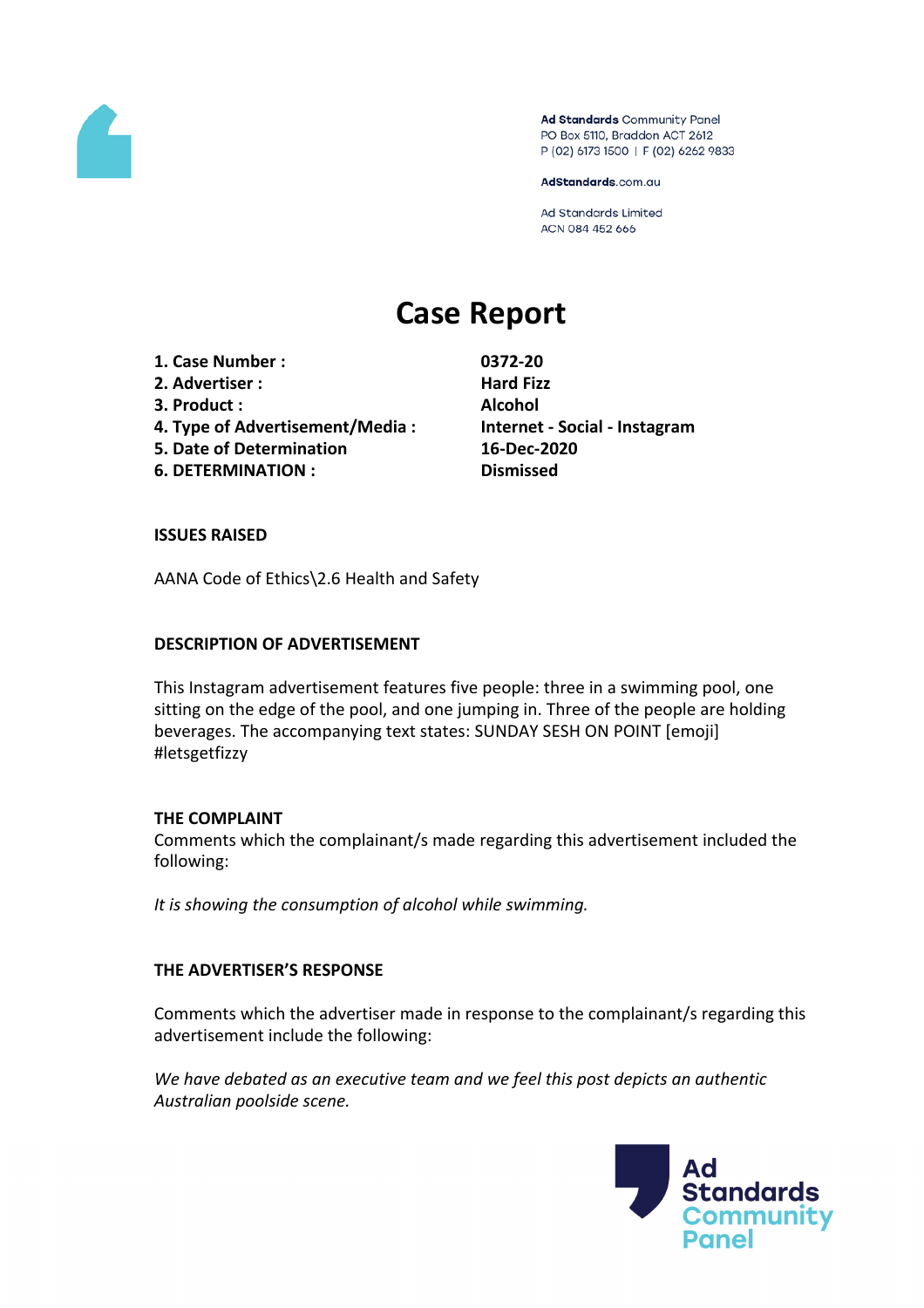

## **THE DETERMINATION**

The Ad Standards Community Panel (Panel) considered whether the advertisement breaches Section 2 of the AANA Code of Ethics (the Code).

The Panel noted the complainant's concern that the advertisement shows the consumption of alcohol while swimming.

The Panel viewed the advertisement and noted the advertiser's response.

# **Section 2.6: Advertising or Marketing Communications shall not depict material contrary to Prevailing Community Standards on health and safety.**

### **Throwing drink**

The Panel noted that a man in the advertisement appears to have thrown a drink and then jumps into the pool, the image shows both in mid-air.

The Panel considered that the alcoholic beverage depicted is in a can rather than a glass bottle, and that most members of the community would be unlikely to find this depiction to be unsafe.

#### **Drinking while swimming**

The Panel noted that each person in the advertisement is shown to have one drink, and there is no indication that excessive consumption is occurring.

The Panel noted that the scene appears to be a private pool which is appropriately fenced, rather than a public area.

The Panel considered that while some members of the community may prefer that people not consume alcohol while swimming or around water, the scene depicted is not unusual for Australian people during summer months and does not show or promote dangerous levels of consumption.

The Panel considered that most members of the community would not find the depiction of adults consuming single beverages while in a private pool area to be contrary to Prevailing Community Standards on health and safety.

#### **Section 2.6 conclusion**

The Panel considered that the advertisement did not contain material contrary to Prevailing Community Standards on health and safety and determined that it did not breach Section 2.6 of the Code.

#### **Conclusion**